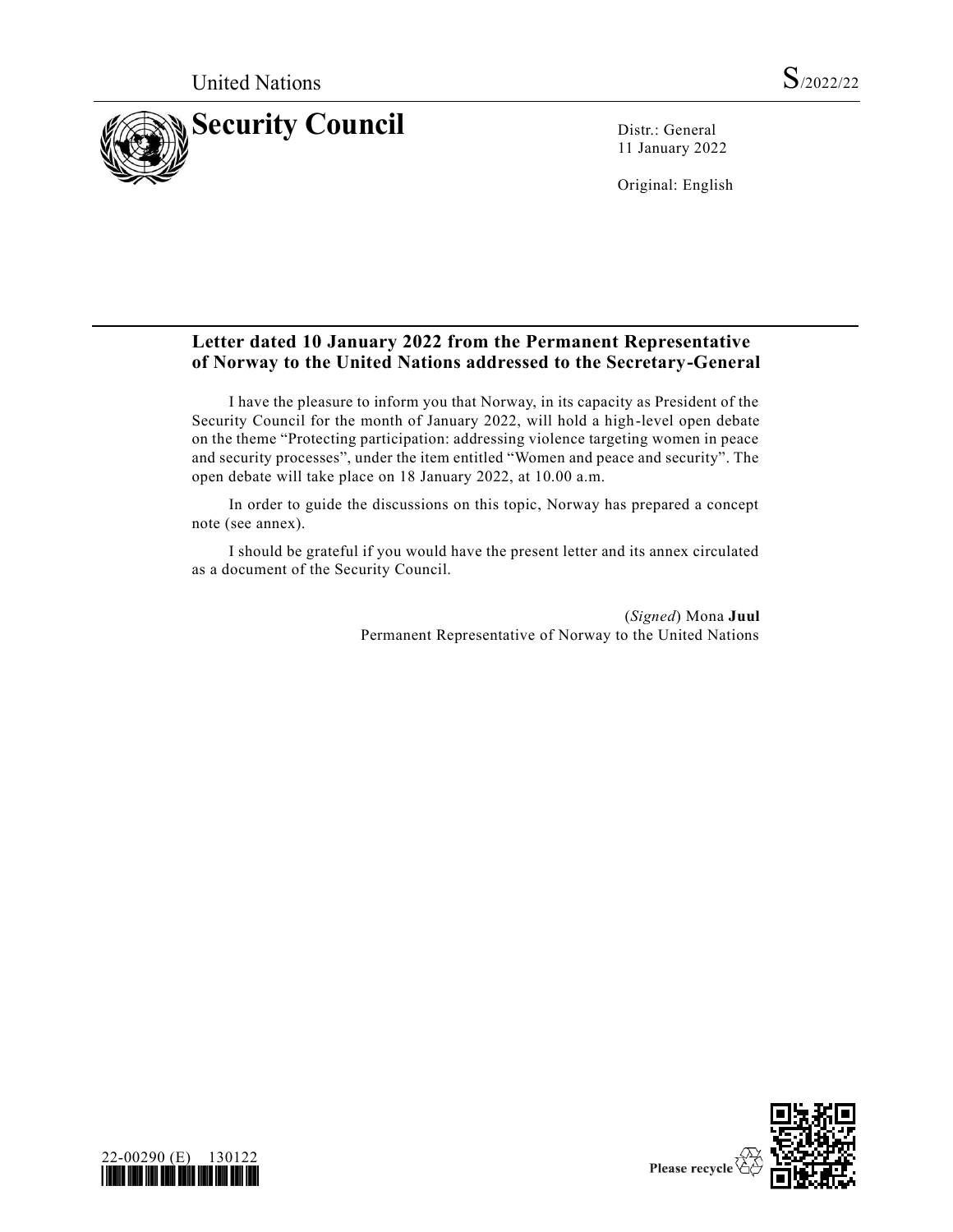**Annex to the letter dated 10 January 2022 from the Permanent Representative of Norway to the United Nations addressed to the Secretary-General**

**Concept note for the Security Council open debate on the theme "Protecting participation: addressing violence targeting women in peace and security processes", to be held on 18 January 2022**

#### **I. Introduction and objective**

As President of the Security Council for the month of January 2022, Norway will hold an open debate to address how the intimidation of and violence and reprisals against women – because of their engagement in peace and security processes – threaten our shared goal of ensuring women's full, equal and meaningful participation in all stages of peace processes.

This kind of targeted violence is at an unprecedentedly high level, $<sup>1</sup>$  and it is</sup> against this backdrop that the open debate will have a twofold aim:

- First, to shine a light on persistent shortfalls in creating a safe and enabling environment in order for women peacebuilders, human rights defenders and civil society representatives to carry out their work
- Second, to gather and share recommendations on ways in which we can strengthen and develop our prevention and response strategies

# **II. Background**

The 2021 report of the Secretary-General on women and peace and security<sup>2</sup> lists 35 cases, verified by the Office of the United Nations High Commissioner for Human Rights (OHCHR), of the killing of women human rights defenders, journalists and trade unionists in seven conflict-affected countries in 2020 – thus surpassing the reported numbers for 2019 and 2018. While already alarming, these statistics remain comparatively low because of underreporting and self-censorship. Many more women are threatened and harassed, including for their engagement with the United Nations, in order to silence their voices and deter participation.

Intimidation and reprisals have also taken on new forms as lockdown measures adopted during the coronavirus disease (COVID-19) pandemic have forced many women activists to move to online platforms, exposing them to new forms of threats.

Women's right to participate fully in all aspects of public and political life, both now and in the future, depends on their ability to do so in a safe and enabling environment. The United Nations and its Member States must all contribute to addressing violence targeting women in peace and security processes in order to meet the globally agreed objectives on women's full, equal and meaningful participation in peace and security, as enshrined in the 10 resolutions of the Security Council on women, peace and security.

As the Secretary-General noted in his report, Afghanistan is perhaps this year's most glaring example of the "juxtaposition of violence targeting women and their rights, on the one hand, and their extreme marginalization and exclusion, on the other,

**\_\_\_\_\_\_\_\_\_\_\_\_\_\_\_\_\_\_**

<sup>&</sup>lt;sup>1</sup> See [S/2021/827.](https://undocs.org/en/S/2021/827)

 $<sup>2</sup>$  Ibid.</sup>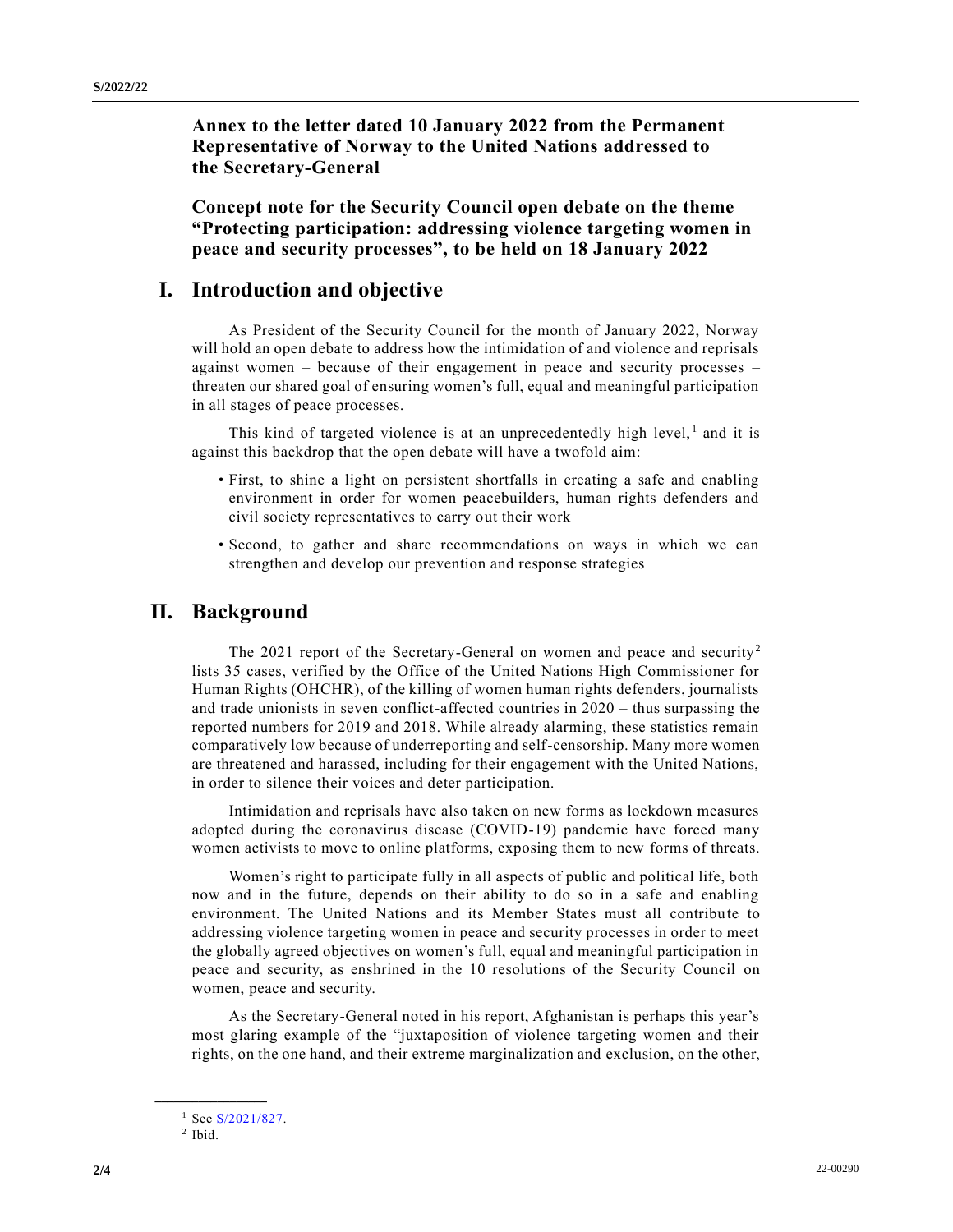[which] still encapsulates the women and peace and security agenda in 2021".<sup>3</sup> OHCHR has also documented that this is part of a broader trend experienced in many other regions. In the past year, several women who had previously briefed the Security Council had to flee their countries after experiencing threats and reprisals for speaking out.

# **III. Interlinkages**

Women have a right to participate in decisions about their future, and their participation in all aspects and phases of a peace process leads to more sustainable peace. Women's direct participation and influence in peace and security processes and decision-making mechanisms also increase the likelihood that resulting protection measures will be more gender-sensitive, community needs will be better reflected and gender concerns will be included in prevention mechanisms in post-conflict situations to a greater extent.

Normalizing the participation of women in peace and security processes and elevating their important role, together with raising the cost of attacks against them through robust accountability measures, are critical to opening the space for participation. Conversely, attacks against women who are active in peacebuilding and the protection and promotion of human rights can have a detrimental effect on civic space as a whole and can even deter others from engaging and speaking up, for fear of retaliation. This is why the interlinkage between participation and protection is consistently highlighted by women themselves.

In its resolution [2493 \(2019\),](https://undocs.org/en/S/RES/2493(2019)) the Security Council strongly encouraged Member States to create safe and enabling environments for civil society, including in situations of armed conflict, and to address threats, harassment, violence and hate speech against women. However, today, few practical resources are available in urgent, life-threatening cases where women peacebuilders and human rights defenders find themselves at risk. The responsibility of supporting them falls largely to the civil society organizations themselves. This is a critical protection gap that both Member States and the United Nations must work on with civil society to address urgently, including through consultations with the individual women themselves to develop tailored, gender-responsive support to prevent and address those risks.

Ensuring an enabling environment, preventing threats, intimidation and attacks, and developing robust and well-resourced responses when such attacks occur is necessary to reach our shared goal of women's full, equal and meaningful participation in all aspects and phases of international peace and security.

### **IV. Guiding questions**

1. How can Member States help to create a safe and enabling environment and ensure protection in order for women who engage in peacebuilding and the protection and promotion of human rights in peace and security processes to carry out their work independently and safely?

2. How can the Security Council prevent and respond to intimidation, violence and attacks (including online) against women who actively engage in peace and security processes?